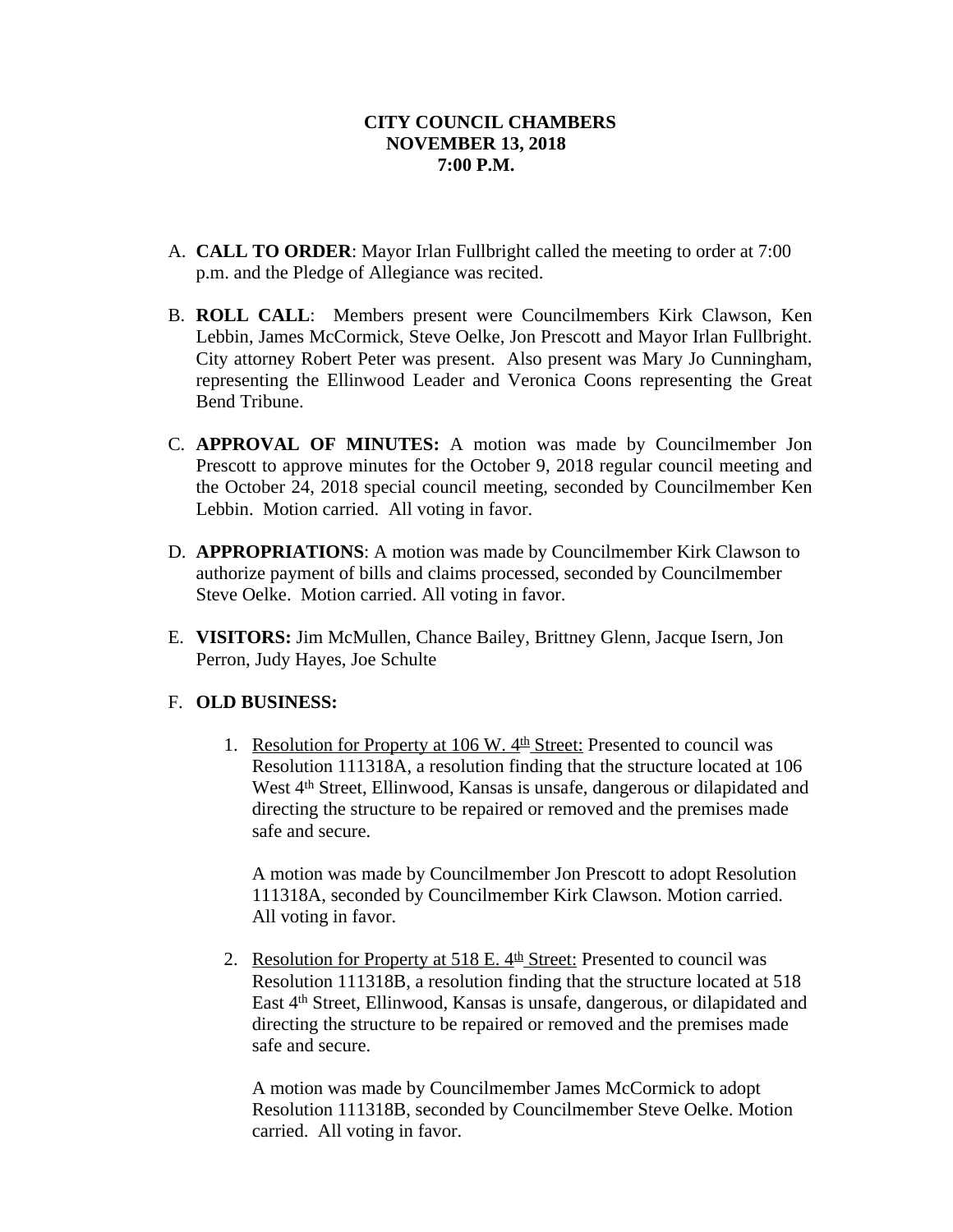3. Resolution for Property at  $404$  E.  $4<sup>th</sup>$  Street: Presented to council was Resolution 111318C, a resolution finding that the structure located at 404 East 4th Street, Ellinwood, Kansas is unsafe, dangerous, or dilapidated and directing the structure to be repaired or removed and the premises made safe and secure.

A motion was made by Councilmember Kirk Clawson to adopt Resolution 111318C, seconded by Councilmember Ken Lebbin. Motion carried. All voting in favor.

4. Resolution for Property at 610 N Hirsch: Presented to council was Resolution 111318D, a resolution finding that the structure located at 610 N Hirsch Street, Ellinwood, Kansas, is a health nuisance and is an unsafe, dangerous, or dilapidated structure that is detrimental to the health, safety, and general welfare of the residents of the City and is detrimental to adjoining property and the neighborhood and directing the structure to be repaired or removed and the premises made safe and secure.

A motion was made by Councilmember Ken Lebbin to adopt Resolution 111318D, seconded by Councilmember James McCormick. Motion carried. All voting in favor.

#### G. **NEW BUSINESS**:

1. USD 355 Antenna Installation Request: USD 355 has a UHF radio system and currently the repeater and antenna for this system is located on a tower owned by H & B Communications on West A Street. H & B Communications has notified the school that they will be removing the tower and will need to find an alternate location for their radio system. USD 355 contacted city staff and inquired as to a site that they could install their system on. Staff informed council that the city has had a radio tower lease with the school in the past with an annual lease payment of \$60.

A motion was made by Councilmember Jon Prescott to allow USD 355 to install an antenna and repeater on the south water tower and authorize legal counsel to draw up a contract with USD 355 with an annual fee of \$60, seconded by Councilmember Kirk Clawson. Motion carried. All voting in favor.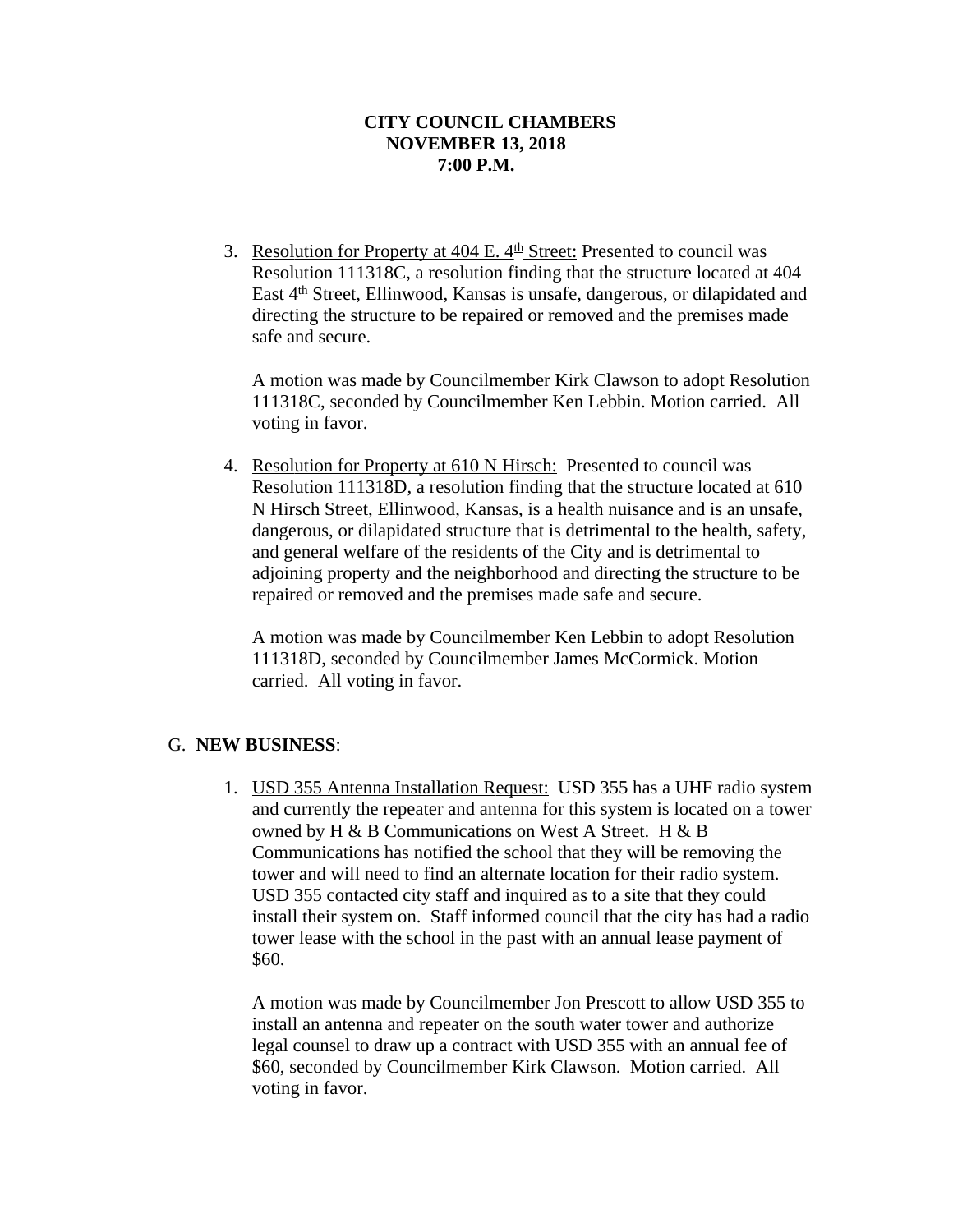- 2. Discuss Trash Dumpster at City Shop: Staff explained that currently the city has an iron dumpster located behind the city shop, which is used strictly for collection of junk iron and is also available for public use. In the last few months staff have seen an increase of trash being placed inside this dumpster. Staff requested council input as to whether another dumpster should be provided for the collection of large trash items. Staff explained for a roll out trash dumpster the estimated cost could be \$150 to dump at least once a month plus the landfill charge. After some discussion the consensus of council was to not add a second dumpster. Staff and council did agree that a spring clean up should be done next year, to provide residents the opportunity to dispose of larger trash items.
- 3. Sale of Used Brick: Staff reported that Ryder Brick has been here and picked up roughly 62,500 bricks. Staff estimated there is over 125,000 bricks left. Two companies are interested in the purchase of the remaining brick. Ryder Brick has offered \$.18 per brick and Cross Creek Artifacts has offered \$.20 per brick.

A motion was made by Councilmember Ken Lebbin to approve the sale of the remaining bricks to Cross Creek Artifacts out of Springfield Missouri at \$.20 per brick, seconded by Councilmember Kirk Clawson. Motion carried. All voting in favor.

# H. **REPORTS**:

- 1. Municipal Court Report: Presented to Council was the Municipal Court Report for October, 2018.
- 2. Utilities Production Report: Presented to Council was the Utilities Production Report.
- 3. Staff Reports:
	- a) Staff reported city crews are still working on the curb and guttering project and will be starting on Christmas decorations. Also city staff will begin on routine equipment maintenance.
	- b) Staff reported 2 power plant employees are at a power plant school and police chief Bailey reported Craig Merritt is at the academy.
	- c) Staff explained the updated zoning ordinance has been received back from Bob Peter and copies will be given to the zoning board.